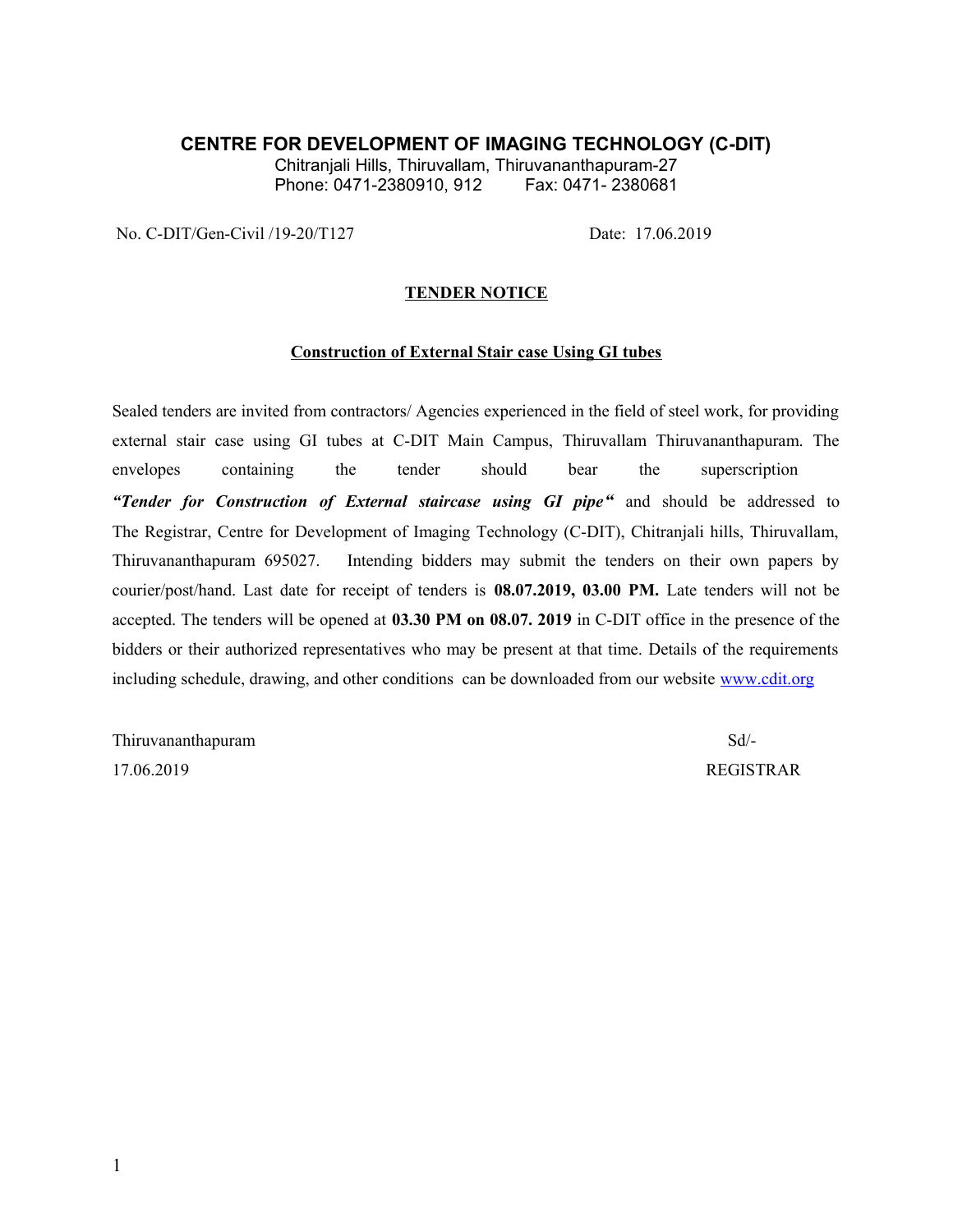# **CENTRE FOR DEVELOPMENT OF IMAGING TECHNOLOGY (C-DIT)**

Chitranjali Hills, Thiruvallam, Thiruvananthapuram-27 Phone: 0471-2380910, 912 Fax: 0471- 2380681

No. C-DIT/Gen-Civil /19-20/T127 Date: 17.06.2019

# **TENDER NOTICE**

### **Construction of External Stair case Using GI Pipe**

### **Scope of work**

Providing external stair case using GI tubes and round sections of 14 gauge of different sizes of steps with landing platforms at C-DIT Main Campus, Thiruvallam, Thiruvananthapuram as per the diagram attached.

# **SCHEDULE OF WORK**

Providing external staircase using GI tube and round sections of 14 gauge of different sizes for steps, landing platforms,vertical posts for landing fixed in cc 1:2:4 mix, hand rails using GI round/square sections including priming coat and painting. In order to limit the length, the tread is limited to 20cm and rise 19.2cm. The stair case width is 90 cm and hand rail height is also 90 cm.

# **GENERAL TERMS AND CONDITIONS**

- 1. The tenderer may visit the site and satisfy themselves about the requirement and scope of work.
- 2. ELIGIBILITY CRITERIA OF TENDERER

The bidder should have two years of experience in similar work.

The bidder should submit the documents showing the experience of doing similar works

- 3. The quantities specified in the schedule are approximate only and may vary. The successful bidder has to carry out the additional quantities of work, if any, at the same rates and the same terms & condition of contract. No escalation of rates is admissible.
- 4. The quoted rate should be inclusive of all materials, labour, scaffolding, welding, painting etc. complete charges where ever not otherwise specified.
- 5. The rate quoted for the work shall be final and no enhancement will be allowed under any circumstances. The enhancement of rate will cause the cancellation of the work order.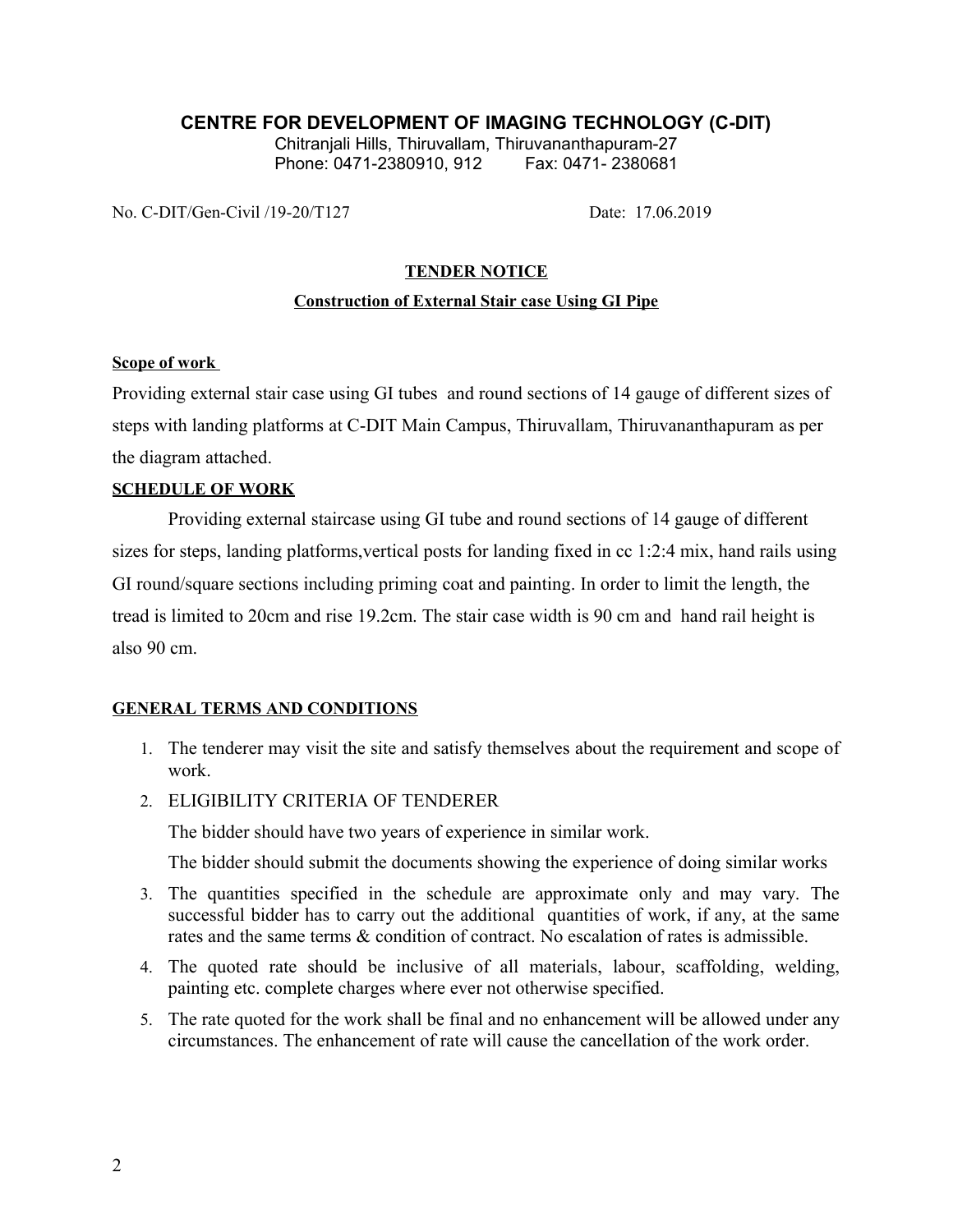- 6. The Specifications mentioned in the schedule of quantities are to be met with fully. The quality of the materials supplied by the contractor must be standard items and prior approval for all materials should be sought before it is being actually used.
- 7. Income tax as per rules will be deducted from the bill. The quoted amount will be treated as the *total amount inclusive of GST* and Liability on account of GST and /or any other govt. taxes / levies that may arise on this contract shall be born by the contractor in full and this must be reflected in the Invoice which is to be submitted after the completion of the work.
- 8. No Advance Payment will be made on the delivery of material at the site. Payment will be made only after satisfactory completion of the work and based on the actual measurements and observation made at the site. Based on the verified Measurements total amount will be arrived at the quoted rates.
- 9. Contractors are required to submit Invoice based on this arrived amount after completion of the bill from our side and Payment will be made only after our acceptance of this Invoice.
- 10. Security deposit at 5% will be deducted from the bill and it will be released only after a period of **1 year** during which the contractor is liable to undertake any repair/maintenance of the structure which was undertaken. If the contractor is failing to take up the repair works in time, in addition to the value of repair works ,all other losses incurred by C-DIT due to the inferior quality of the work will have to be born by the contractor and necessary deductions will be made from the deposit amount.
- 11. C-DIT reserves the right to reject any or all the tenders without assigning any reason thereof.
- 12. If the tenderer furnishes wrong and/or misguiding data, statement(s) etc. about technical acceptability of the goods and services offered by it, its tender will be liable to be ignored and rejected in addition to other remedies available to the purchaser in this regard.
- 13. Any dispute / differences between the parties arising out of and in connection with the contract shall be settled amicably by mutual negotiations. Unresolved disputes/ differences, if any, shall be settled by Arbitration and the arbitration proceedings shall be conducted at Thiruvananthapuram (India) in English language, under the Indian Arbitration and Conciliation (Amendment) Act, 2015. Unsettled disputes will be referred to courts and courts in Thiruvananthapuram/ Kerala will have exclusive jurisdiction over the same.
- 14. Agreement: The Successful bidder within 3 days of getting confirmed work order has to enter an agreement with C-DIT in Rs.200 worth non judicial stamp paper, to ensure quality of materials used, quality of workmanship and to guarantee completion of work within the agreed time schedule.
- 15. Authority: The authority for the acceptance of the tenders rests exclusively with the C-DIT. C-DIT does not undertake to accept the lowest or any particular tender or to assign any reason whatsoever for the rejection of any tender.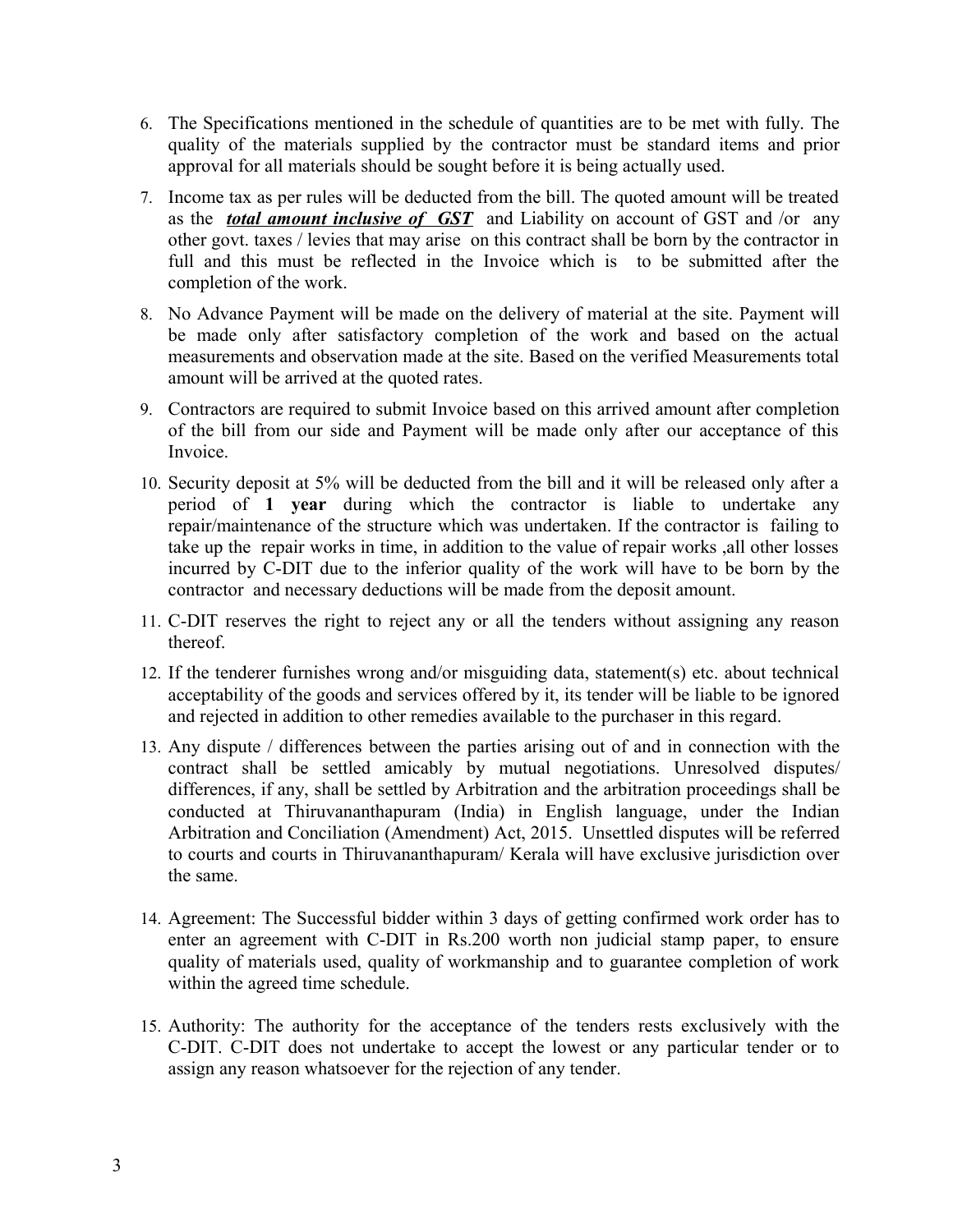16. At any time prior to the deadline for submission of tenders, the C-DIT may, for any reason deemed fit by it, modify/amend the tender documents by issuing suitable amendment(s)/ corrigendum to it. Corrigendum to this tender shall be published in the site www.cdit.org. Prospective bidders are advised to regularly visit the website: www.cdit.org to keep track of corrigendum, if any.

17. In case of doubt:

If the bidder have any doubt on technical specifications or on terms & conditions stipulated above, please contact in Mobile Number: 9895788334

> **The last date for bid submission is, 08.07.2019 03.00 PM. The bid opening will be at 3.30 PM on 08.07.2019**

> > Sd/ REGISTRAR, C-DIT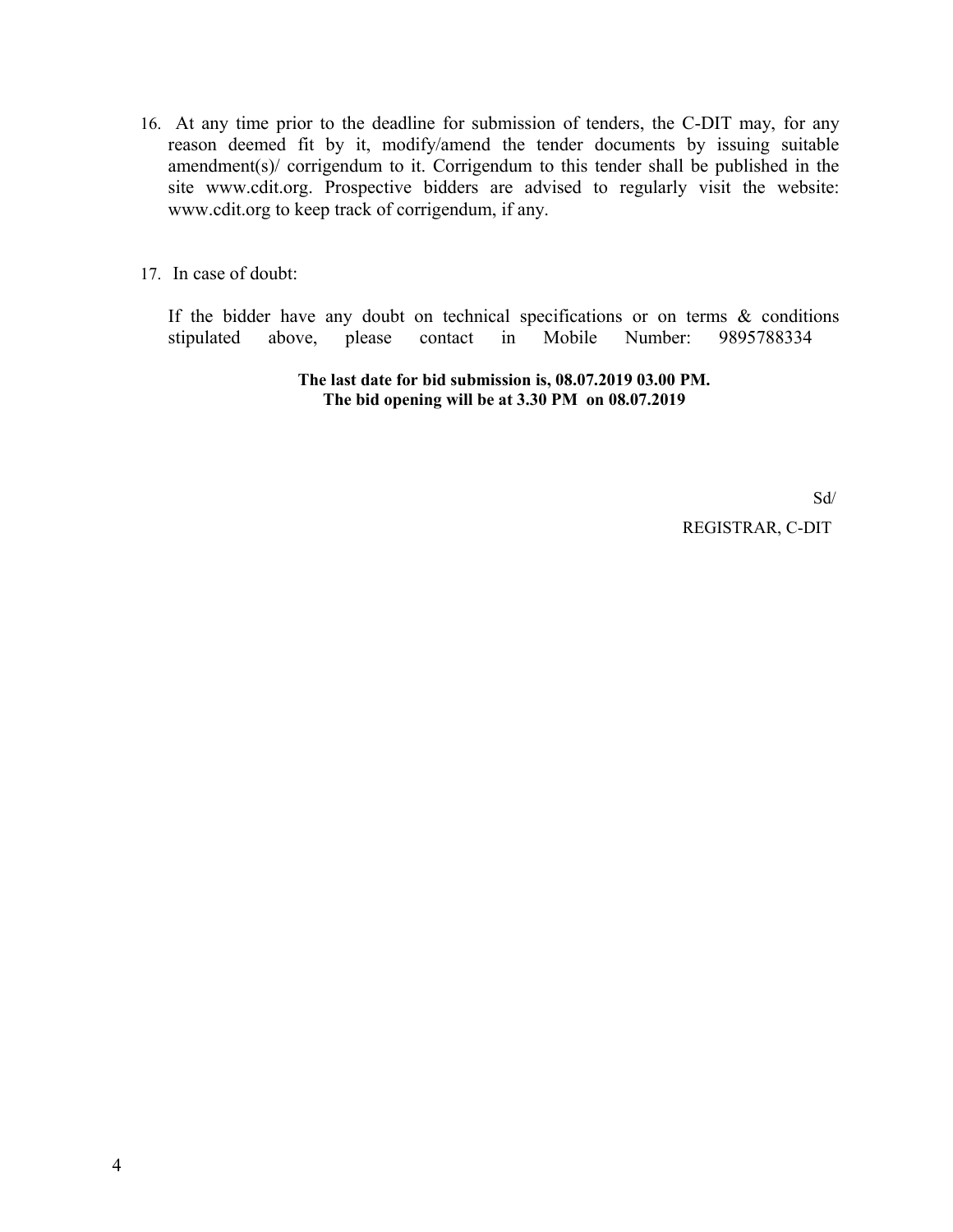